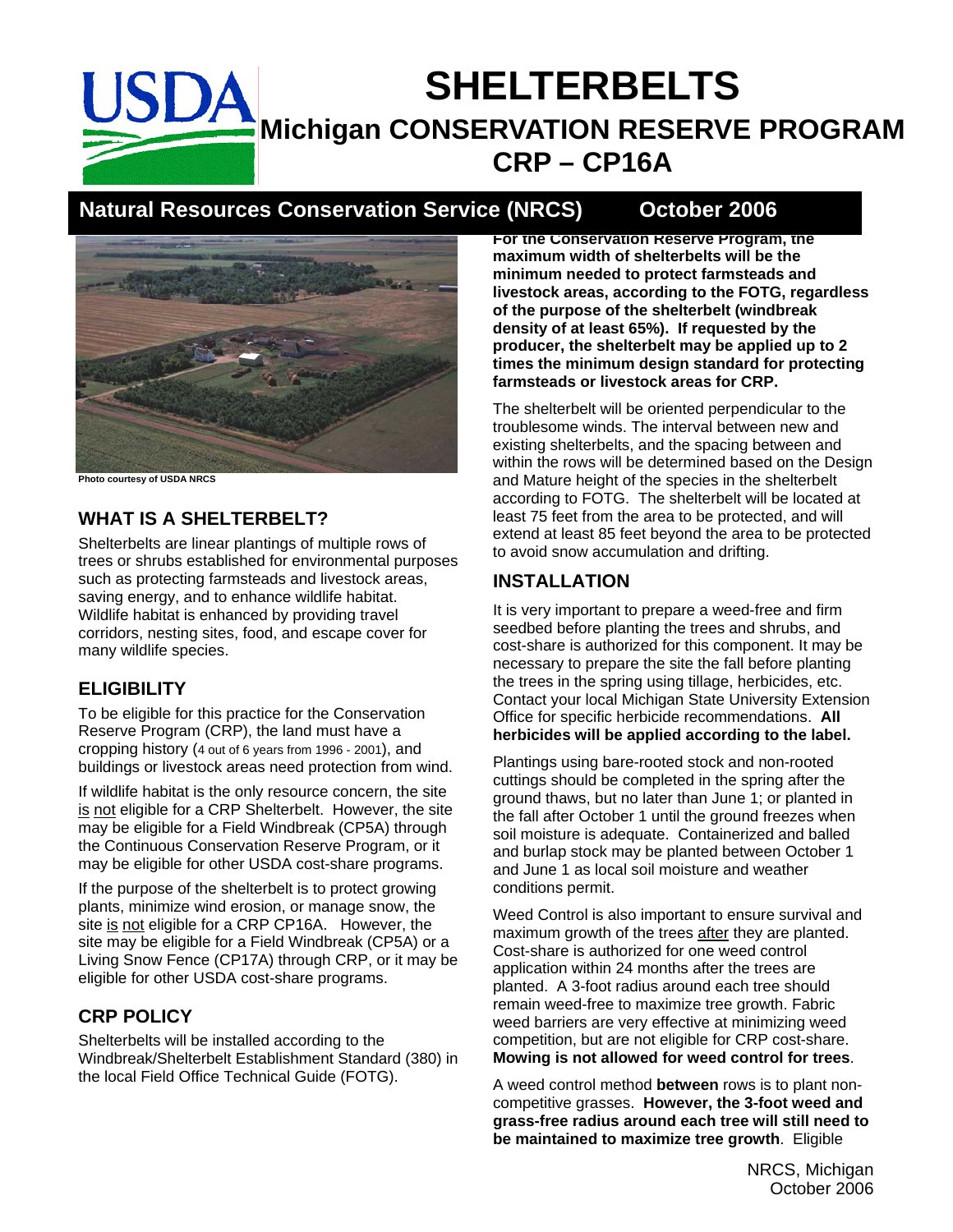grasses are found in the Conservation Cover Standard (327) in the FOTG. **Mowing of these grasses is not authorized**.

**Livestock will be excluded without cost-share from all CRP shelterbelts.** 

#### **CONSIDERATIONS**

To assure proper alignment of rows and spacing, the shelterbelt will be staked or laid out prior to planting.

For optimum wildlife winter habitat, plant dense evergreen tree species such as spruce and select shrub species that retain their fruits through the winter such as highbush cranberry.

Following is a list of trees and shrubs referenced in the 380 Standard in the FOTG that are considered Good to Excellent for both Wildlife & Windbreak Suitability.

| Consult the local FOTG for more information and other |  |  |
|-------------------------------------------------------|--|--|
| species that may be used.                             |  |  |

| <b>Tree Species</b>     | <b>Mature</b><br>Height<br>(f <sub>t</sub> ) | Windbreak<br><b>Suitability</b> | Wildlife<br><b>Suitability</b> |
|-------------------------|----------------------------------------------|---------------------------------|--------------------------------|
| Cedar, Eastern Red*     | 48                                           | F                               | G                              |
| Cedar, Northern White*  | 48                                           | E                               | G                              |
| Crab, 'Roselow' Sargent | 20                                           | G                               | E                              |
| Cranberry, Highbush*    | 13                                           | G                               | E                              |
| Dogwood, Gray*          | 13                                           | G                               | G                              |
| Dogwood Red-Osier*      | 9                                            | G                               | G                              |
| Hawthorn*               | 20                                           | G                               | F                              |
| Hazelnut, American*     | 12                                           | G                               | E                              |
| Plum. American*         | 8                                            | G                               | E                              |
| Spruce, Norway          | 81                                           | F                               | G                              |
| Spruce, White*          | 80                                           | E                               | G                              |
| Sumac, Smooth*          | 20                                           | G                               | G                              |
| Viburnum, Mapleleaf*    | 7                                            | G                               | G                              |

### **OPERATION AND MAINTENANCE**

Noxious weeds and other undesirable plants, insects, and pests need to be controlled, including such maintenance as necessary to avoid detrimental effects to the surrounding land. Prior to receiving the Final Status Review, weed control and maintenance should occur as needed.

 *After* the Final Status Review, maintain the planting according to your CRP conservation plan. Maintenance activities are allowed only on a spot basis and only if necessary to maintain stand health, maintain stand diversity, or control pests that will damage the CRP cover or adjacent lands. **MOWING** is only authorized between Aug 1<sup>st</sup> and Aug 20<sup>th</sup> to protect groundnesting wildlife and to allow re-growth for winter cover. Other maintenance activities or Mid-Contract Management will only be allowed outside the designated dates to protect ground-nesting wildlife.

Designated dates are from May  $1<sup>st</sup>$  to August  $1<sup>st</sup>$ . If management or maintenance activities are needed within these dates, the FSA County Committee **must** approve the management activity **prior to** the activity occurring.

Consult the Windbreak/ Shelterbelt Renovation (650) standard in the FOTG for other maintenance information.

Maintain central stems on trees by pruning to eliminate forks and multiple leaders.

The shelterbelt should be inspected on a seasonal basis and following major storm and runoff events. Any damages or sediment accumulation that would adversely impair the function of the shelterbelt must be corrected immediately, at the landowner's expense.

Replacement of dead trees and shrubs will be needed so that at least 90% of all trees & shrubs are living, and no 2 plants missing together within a row -per the



Tree/Shrub Establishment (612) standard in the FOTG. The landowner is responsible for replacement costs.

Above is a typical layout and design of a CRP Shelterbelt. Note: other designs may also be eligible for CRP.

The United States Department of Agriculture (USDA) prohibits discrimination in all its programs and activities on the basis of race, color, national origin, gender, religion, age, disability, political beliefs, sexual orientation, and marital or familial status, or protected genetic information. (Not all prohibited bases apply to all programs.) Persons with disabilities who require alternate means for communication of program information (Braille, large print, audiotape, etc.) should contact USDA's TARGET Center at (202) 720-2600 (voice and TDD). To file a complaint of discrimination, write USDA, Director, Office of Civil Rights, Room 326W, Whitten Building, 14<sup>th</sup> and Independence Avenue SW, Washington, DC, 20250-9410, or call (202) 720-5964 (voice and TDD). USDA is an equal opportunity provider and employer.

**E-Excellent, G-Good; \*Denotes Species Native to Michigan**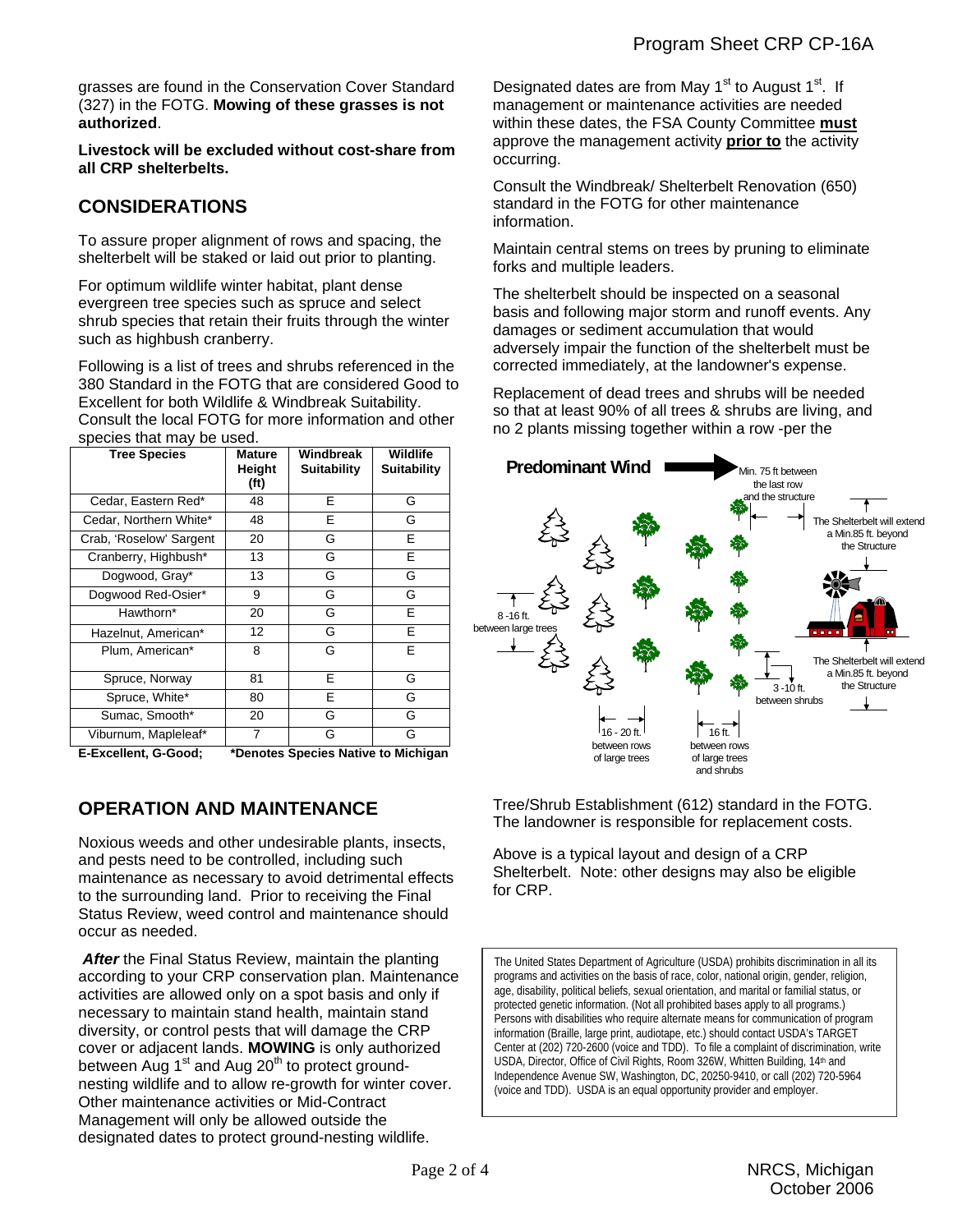|  | SHELTERBELT DESIGN WORKSHEET CRP CP-16A |  |
|--|-----------------------------------------|--|
|  |                                         |  |
|  |                                         |  |

#### Landowner: **County: County: County: County: County:**

**the County Committee.**

Farm: Tract: Field(s): Length / Width: Date:

|                                                                                                                                                                                                                                                                                    | <b>REQUIREMENTS FOR SHELTERBELT#</b>                                                             |                                                               |                      |     |  |  |  |
|------------------------------------------------------------------------------------------------------------------------------------------------------------------------------------------------------------------------------------------------------------------------------------|--------------------------------------------------------------------------------------------------|---------------------------------------------------------------|----------------------|-----|--|--|--|
| <b>DESIGN CONSIDERATIONS:</b>                                                                                                                                                                                                                                                      |                                                                                                  |                                                               |                      |     |  |  |  |
| (Soils information is based on the FOTG, Section II-I. - Conservation Tree/Shrub Suitability Groups)<br>Predominant Soil Type(s):                                                                                                                                                  |                                                                                                  | = Shelterbelt Suitability Group:                              |                      |     |  |  |  |
|                                                                                                                                                                                                                                                                                    |                                                                                                  |                                                               |                      |     |  |  |  |
| 20 - Year Height of the Tallest<br>ft.<br>Species in the Shelterbelt $( = H )$                                                                                                                                                                                                     |                                                                                                  | = Distance Sheltered by the<br>Shelterbelt $( = 10 \times H)$ |                      | ft. |  |  |  |
| <b>RECOMMENDED TREES</b>                                                                                                                                                                                                                                                           | <b>TOTAL#</b><br><b>NEEDED</b>                                                                   | <b>RECOMMENDED SPACING</b>                                    |                      |     |  |  |  |
| $Row$ #'s:<br>$=$                                                                                                                                                                                                                                                                  |                                                                                                  | Within Row #'s                                                |                      | ft  |  |  |  |
| Row #'s:<br>$=$                                                                                                                                                                                                                                                                    |                                                                                                  | Between Row #'s                                               | $\ddot{\cdot}$       | ft  |  |  |  |
| <b>Row #'s:</b><br>$=$                                                                                                                                                                                                                                                             |                                                                                                  | Within Row #'s                                                |                      | ft  |  |  |  |
| Row #'s:<br>$=$                                                                                                                                                                                                                                                                    |                                                                                                  | Between Row #'s                                               | $\ddot{\phantom{a}}$ | ft  |  |  |  |
| <b>Row #'s:</b><br>$=$                                                                                                                                                                                                                                                             |                                                                                                  | Within Row #'s                                                |                      | ft  |  |  |  |
| <b>Row #'s:</b><br>$=$                                                                                                                                                                                                                                                             |                                                                                                  | Between Row #'s                                               | $\ddot{\phantom{a}}$ | ft  |  |  |  |
| <b>Row #'s:</b><br>$=$                                                                                                                                                                                                                                                             |                                                                                                  | Within Row #'s                                                |                      | ft  |  |  |  |
| <b>Row #'s:</b><br>$=$                                                                                                                                                                                                                                                             |                                                                                                  | Between Row #'s                                               |                      | ft  |  |  |  |
| <b>BEFORE PLANTING:</b>                                                                                                                                                                                                                                                            |                                                                                                  |                                                               |                      |     |  |  |  |
| Herbicide <sub>1</sub> (per label):                                                                                                                                                                                                                                                | Dates $=$                                                                                        |                                                               |                      |     |  |  |  |
| Herbicide <sub>2</sub> (per label):                                                                                                                                                                                                                                                | Dates $=$                                                                                        |                                                               |                      |     |  |  |  |
| Tillage:                                                                                                                                                                                                                                                                           | Dates $=$                                                                                        |                                                               |                      |     |  |  |  |
| Grass                                                                                                                                                                                                                                                                              | Dates $=$                                                                                        |                                                               |                      |     |  |  |  |
| between rows only):                                                                                                                                                                                                                                                                |                                                                                                  |                                                               |                      |     |  |  |  |
| <b>Temporary Seeding:</b>                                                                                                                                                                                                                                                          |                                                                                                  |                                                               |                      |     |  |  |  |
| Other:                                                                                                                                                                                                                                                                             |                                                                                                  |                                                               |                      |     |  |  |  |
| <b>PLANTING METHOD in Year</b>                                                                                                                                                                                                                                                     |                                                                                                  |                                                               |                      |     |  |  |  |
| <b>Tree Planting Method:</b>                                                                                                                                                                                                                                                       |                                                                                                  |                                                               |                      |     |  |  |  |
| (If unforeseen circumstances prohibit the planting of the trees/shrubs by this date, please contact our office as soon as possible)                                                                                                                                                |                                                                                                  |                                                               |                      |     |  |  |  |
| Other:                                                                                                                                                                                                                                                                             |                                                                                                  |                                                               |                      |     |  |  |  |
| <b>POST-PLANTING MAINTENANCE</b> for Pest Control                                                                                                                                                                                                                                  |                                                                                                  |                                                               |                      |     |  |  |  |
|                                                                                                                                                                                                                                                                                    | Maintain a 3-ft. weed & grass-free radius for up to 3 years around each tree for optimal growth* |                                                               |                      |     |  |  |  |
| Herbicide (per label):*                                                                                                                                                                                                                                                            |                                                                                                  | $Date =$                                                      |                      |     |  |  |  |
| Other:*                                                                                                                                                                                                                                                                            |                                                                                                  |                                                               |                      |     |  |  |  |
| **NOTE: after the Final Status Review has been issued, other maintenance activities will be conducted outside the primary<br>nesting season (May 1 <sup>st</sup> – August 1 <sup>st</sup> ), and weeds will be treated on a "spot" basis only, unless prior approval is granted by |                                                                                                  |                                                               |                      |     |  |  |  |